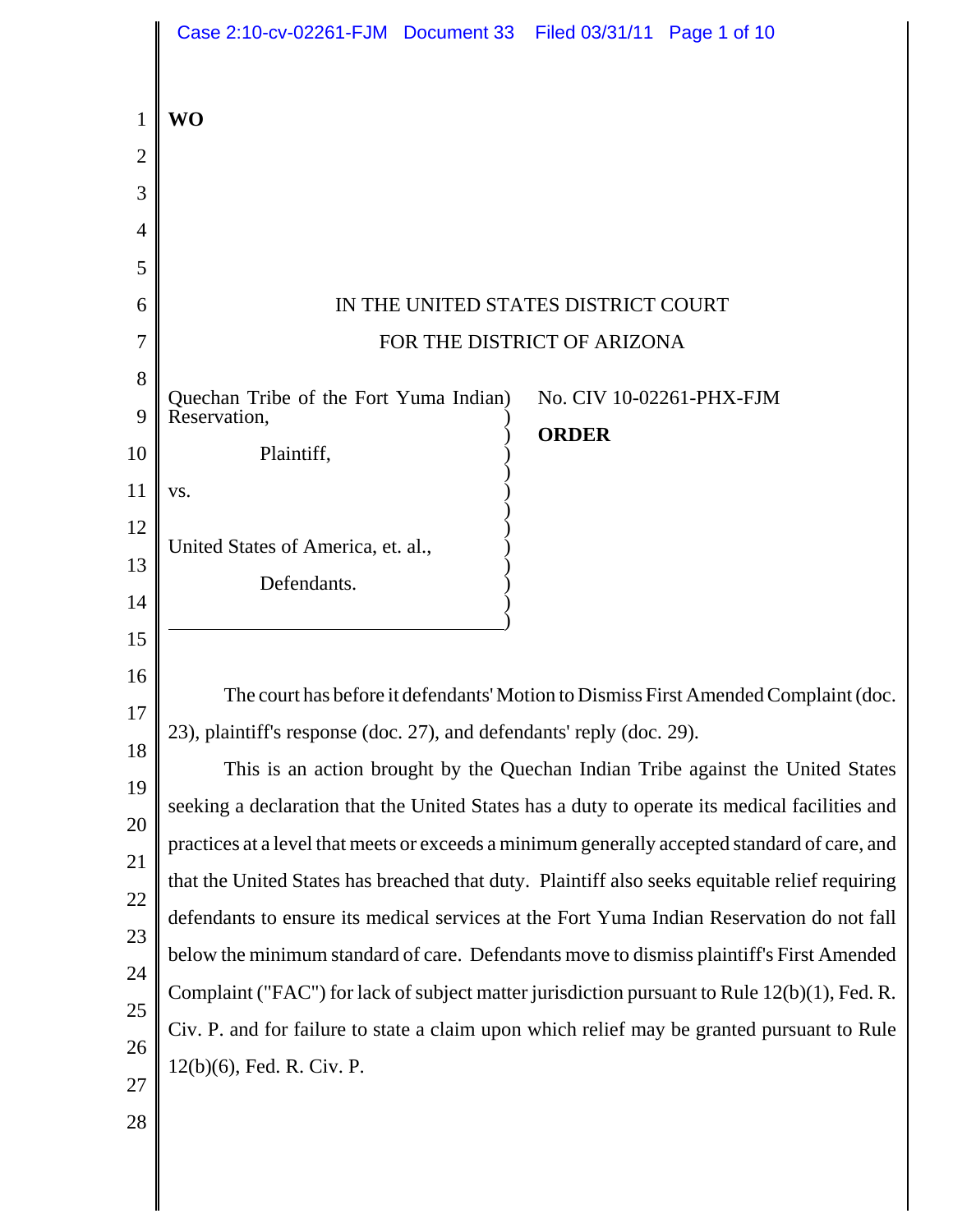## **I. Background**

2 3 4 5 6 7 8 9 10 11 12 13 14 The Quechan Indian Tribe is federally recognized. Defendants are the United States of America, acting through the Department of Health and Human Services, the Indian Health Service ("IHS"), and the IHS Fort Yuma Service Unit. IHS is an agency of the Department of Health and Human Services whose mission is to provide health care to American Indians and Alaska Natives throughout the United States. Its authority derives from two primary statutes, the Snyder Act, 25 U.S.C. § 13 and the Indian Health Care Improvement Act ("IHCIA"), as amended, 25 U.S.C. § 1601 et. seq. Defendants provide federal health care services and facilities to the Quechan Indian Tribe via the Fort Yuma Service Unit. Plaintiff alleges that the physical facilities at Ft. Yuma are in disrepair and unsafe, that Ft. Yuma lacks basic medical equipment, and that Ft. Yuma affords unsafe and unhealthy medical care as evidenced, for example, by an "exposure event" in which members of the Tribe received wound care and were possibly exposed to blood borne pathogens due to improper sterilization. FAC ¶¶ 58-64.

15 16 17 18 19 20 Plaintiff alleges seven causes of action. The first three assert various breaches of statutory and common law trust duties. The fourth alleges a violation of the Administrative Procedure Act ("APA"), 5 U.S.C. § 702. Plaintiff's fifth claim alleges violations of the Due Process and Equal Protection Clauses of the Constitution. Finally, plaintiff asserts claims for a declaratory judgment pursuant to 28 U.S.C. §§ 2201 and 2202 and a writ of mandamus pursuant to 28 U.S.C. § 1361.

21

1

## **II. Federal Trust Responsibility Claims**

22 23 24 25 26 27 28 Plaintiff's first three causes of action assert breach of statutory and common law trust duties. Claim one alleges a breach of the duty to provide health care services and facilities in compliance with minimum standards of professional medical care. Claim two asserts a breach of the duty to preserve and maintain trust property. Claim three asserts a breach of defendants' duty as a health care provider. Plaintiff argues that these duties arise under the Snyder Act, the IHCIA, and the federal trust responsibility. Defendants argue that the statutes do not designate specific fiduciary duties, and thus the general trust

- 2 -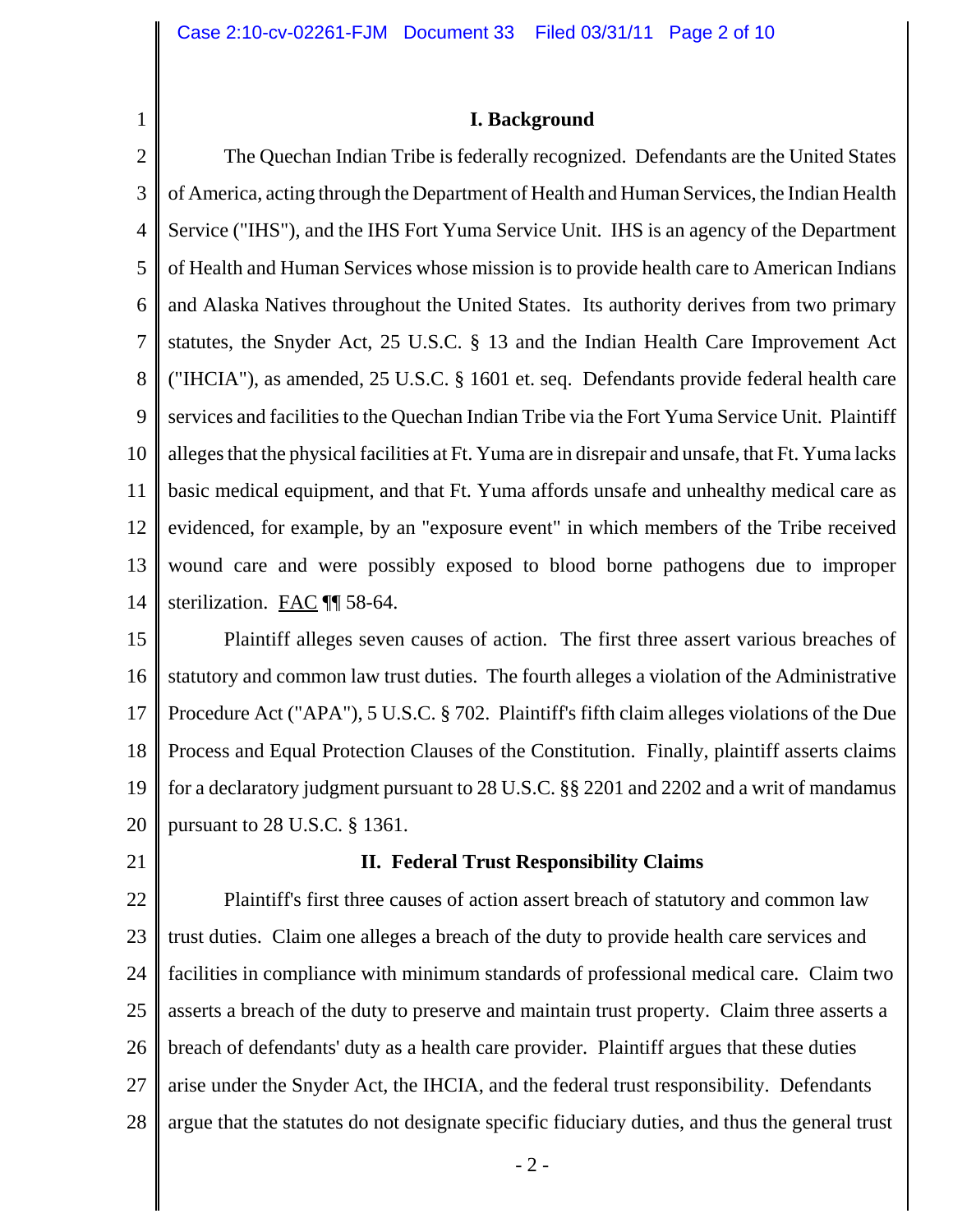1 responsibility is insufficient to state a valid claim for relief.<sup>1</sup>

- 2 3 4 5 6 7 8 9 10 11 12 13 14 15 16 17 18 19 20 21 22 23 24 25 The general trust relationship between the United States and Indian tribes, alone, is insufficient to create legal obligations in the United States. See Marceau v. Blackfeet Hous. Auth., 540 F.3d 916, 921 (9th Cir. 2008). When a tribe sues the government for damages, it "must identify a substantive source of law that establishes specific fiduciary or other duties, and allege that the Government has failed faithfully to perform those duties." United States v. Navajo Nation, 537 U.S. 488, 506, 123 S.Ct. 1079, 1091 (2003). This standard also applies to equitable relief. See Gros Ventre Tribe v. United States, 469 F.3d 801, 812 (9th Cir. 2006). Accordingly, "unless there is a specific duty that has been placed on the government with respect to Indians, the government's general trust obligation is discharged by the government's compliance with general regulations and statutes not specifically aimed at protecting Indian tribes." Id. at 810 (quoting Morongo Band of Mission Indians v. F.A.A., 161 F.3d 569, 574 (9th Cir. 1998)). For example, in Mitchell v. United States, 445 U.S. 535, 100 S.Ct. 1329 (1980) ("Mitchell I"), the Court considered whether the General Allotment Act of 1887 ("GAA"), 25 U.S.C. § 331, et. seq., authorized an award of damages for mismanagement of forests located on tribal land. After examining the GAA's language, history, and purpose, the Court concluded that it "created only a limited trust relationship" and "did not impose any duty upon the Government to manage timber resources." Id. at 542, 100 S.Ct. at 1353. In contrast, in United States v. Mitchell, 463 U.S. 206, 103 S.Ct. 2961  $(1983)$  ("Mitchel II") the Court looked at whether other sources of law created legal duties, and concluded that the comprehensive network of timber management statutes and regulations imposed specific fiduciary duties on the government to manage timber. Id. at 224, 103 S.Ct. at 2971-72. The cases turn on whether a statute creates only a "bare trust"
- 

<sup>26</sup> 27 28 <sup>1</sup> Defendants conflate the two grounds on which they seek dismissal. Because we conclude that each of plaintiff's claims fails to state a claim upon which relief may be granted, we dismiss based upon defendants' Rule 12(b)(6) motion and need not reach the jurisdictional issue.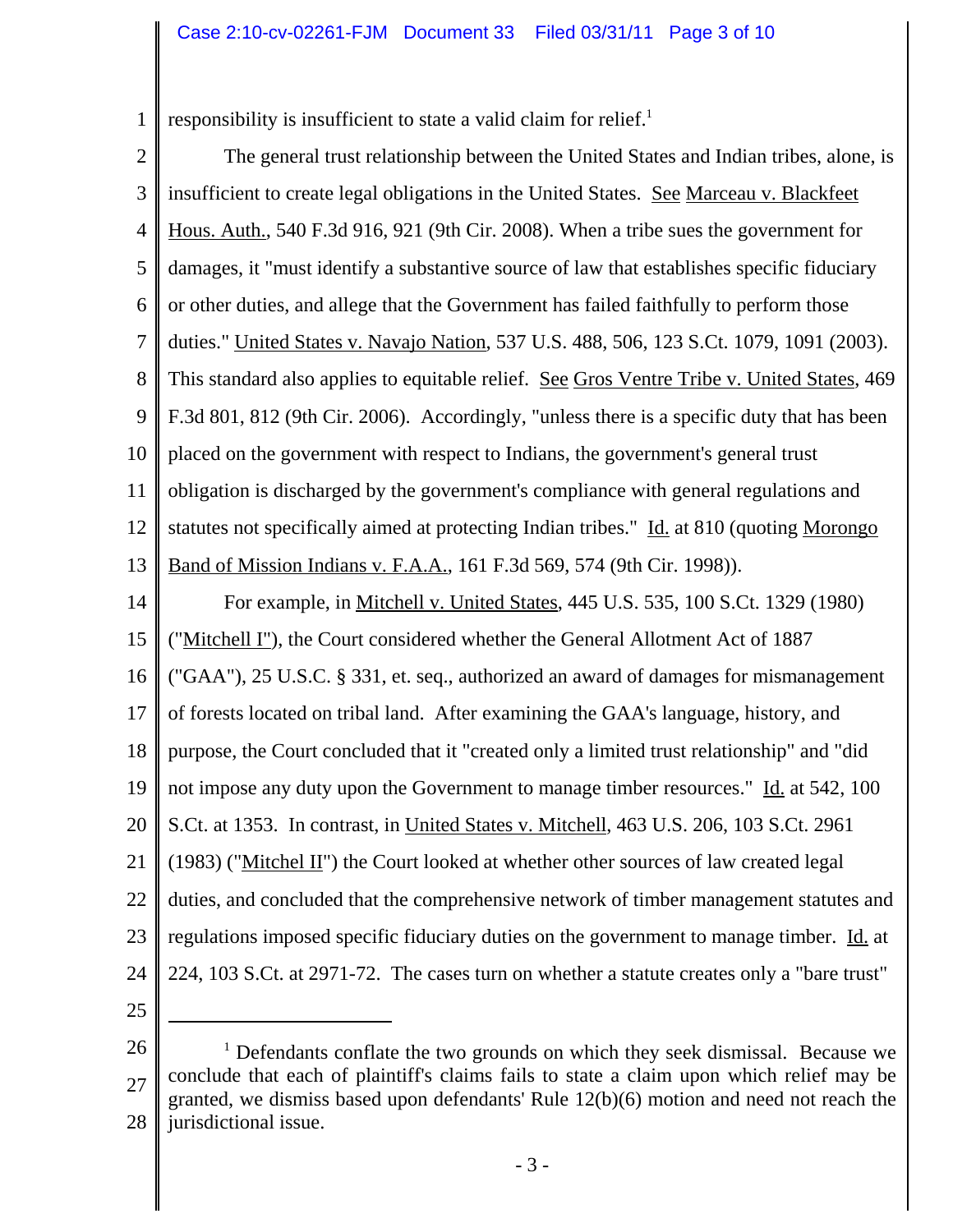1 2 or establishes specific legal duties. Moreover, the trust responsibility arises when the United States holds tribal property in trust.

3

4 5 6 7 8 9 10 The Snyder Act authorizes the United States to provide "for the benefit, care, and assistance of the Indians throughout the United States for the relief of distress and conservation of health." 25 U.S.C. § 13. But it imposes no specific legal duty. For example, in Virgil v. Andrus, 667 F.2d 931, 934 (10th Cir. 1982), the Tenth Circuit declined to find that the Snyder Act gave rise to a specific fiduciary duty to provide free lunches to all Indian school children. Moreover, the Ninth Circuit has concluded that the Snyder Act consists of only broad language and does not impose any specific statutory duty. See McNabb v. Bowen, 829 F.2d 787, 792 (9th Cir. 1987).

11 12 13 14 15 16 17 18 19 20 The Snyder Act consists of extremely broad language and does not refer to a specific standard of care, much less impose one on defendants. The statute, like the GAA, does not provide that "virtually every stage of the process of delivering health care to the plaintiffs be under the IHS' control." Allred v. United States, 33 Fed. Cl. 349, 357 (Fed. Cl. 1995)(internal citations omitted)(holding that plaintiffs failed to state a breach of trust claim under the Snyder Act or the IHCIA when the government terminated certain health benefits). The Snyder Act fails to impose an affirmative duty on defendants to provide a specific level of health care or to maintain facilities at a certain level. Plaintiff's breach of duty claims cannot rely on the Snyder Act. The provision of services under that Act is a matter of grace, not a legal obligation.

21 22 23 24 25 26 27 28 We next turn to the IHCIA to determine whether it "unambiguously provides that the United States has undertaken full fiduciary responsibilities" as to the management of Indian health care. Mitchell I, 445 U.S. at 542, 100 S.Ct. at 1353. The IHCIA requires defendants to eliminate deficiencies in health status and resources, and to meet the health needs of Indians in an equitable manner. 25 U.S.C. §1621(a); (c)(1). It also requires competent personal,  $§1661(c)(2)$ , and facilities that meet accreditation standards,  $§1631(a)(2)$ . While these provisions are more exacting than those in the Snyder Act, they still do not impose a duty on defendants to provide a certain level of health care, preserve

- 4 -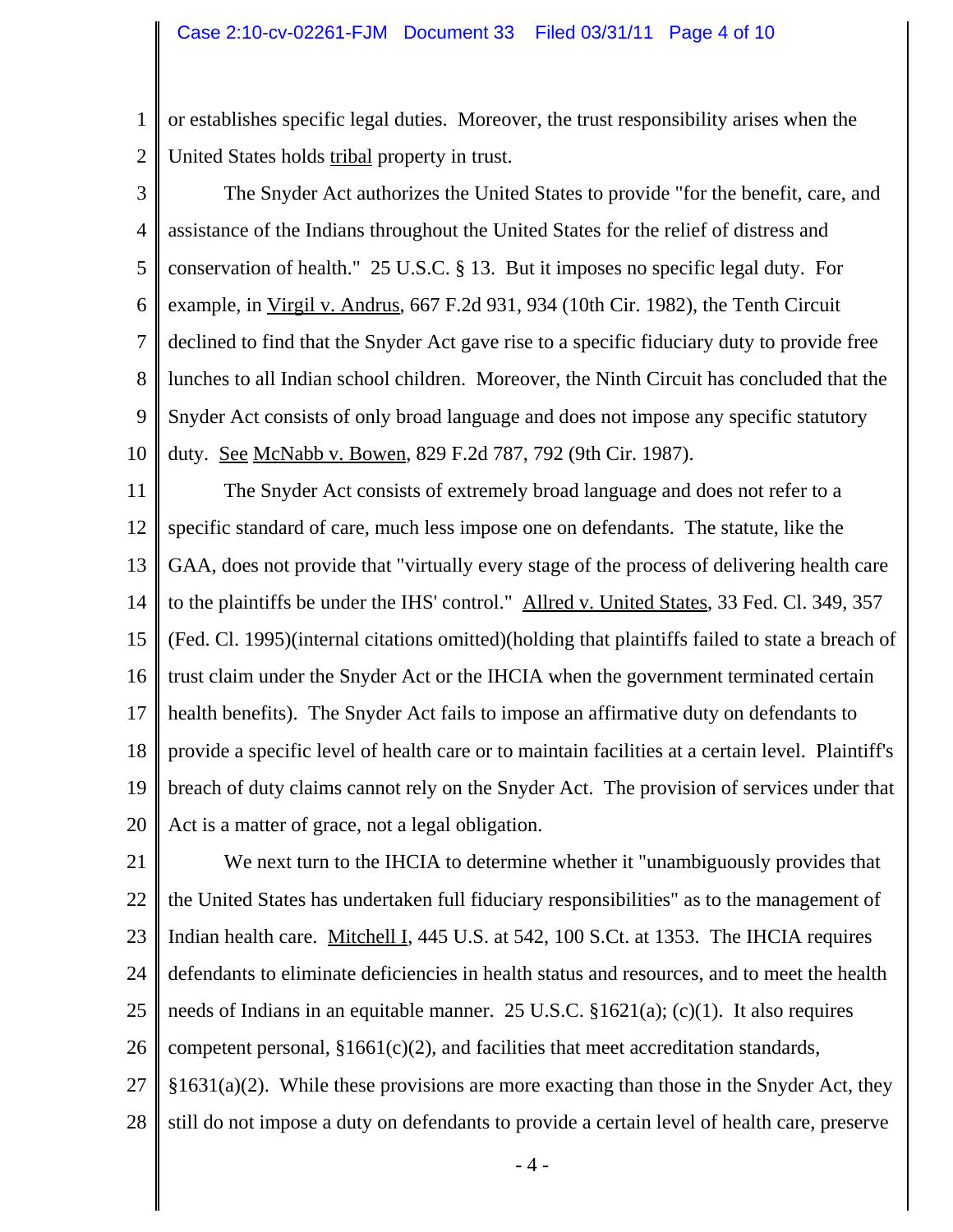1 and maintain tribal property, or be a health care provider.

2 3 4 5 6 7 8 Plaintiff argues that the 2010 amendment to the IHCIA, in which Congress added the word "trust" to the statute confirms a Congressional intent to impose fiduciary duties on defendants. See 26 U.S.C. § 1602 (referring to "trust responsibilities and legal obligations to Indians")(emphasis added). We disagree. In <u>Mitchell I</u>, the United States held the tribal land "in trust" for Indians, but the Court did not find that dispositive. 445 U.S. at 542, 199 S.Ct. at 1353. Here, the United States does not even hold the Ft. Yuma facility in trust. It belongs to the United States. It is not held in "trust" for the tribe.

9 10 11 12 13 14 15 16 Moreover, one of the goals of the IHCIA is to "ensure maximum Indian participation in the direction of health care services." § 1602(3). Because the statute aims in part to foster tribal self-determination, it would be inconsistent to hold that the United States is exclusively responsible for Indian health care. See Navajo Nation, 537 U.S. at 494, 123 S.Ct. at 1084 (holding that because the Indian Mining Lease Act encouraged tribal self-determination, the statute did not impose fiduciary duties); see also McNabb, 829 F.2d at 792 (finding that while the federal government may have some responsibility for Indian health care, it is not the exclusive provider).

17 18 19 20 21 22 23 24 25 26 27 28 Plaintiff next argues that a number of cases have recognized that the IHCIA imposes fiduciary duties. See Navajo Nation v. Dep't of Health and Human Serv., 325 F.3d 1133, 1139, n. 6 (9th Cir. 2003)(stating that the IHCIA is notable for "Congress' recognition of the federal responsibility for Indian health); see also McNabb, 829 F.2d at 792 ("reviewing the text of the IHCIA and the relevant legislative history, one is struck by Congress' recognition of federal responsibility for Indian health care"); White v. Califano, 437 F. Supp. 543, 548-49, 555 (D.S.D. 1977), aff'd 581 F.2d 697 (1978) (finding that the legislative history of the IHCIA indicated that Congress intended that the government assume a trust responsibility to Indians). We do not disagree that the statutes discuss the voluntary assumption by the United States of the provision of some health care to Indians. Such broad policy language, however, does not create a private right of action or impose any specific duties on defendants. Without specific statutory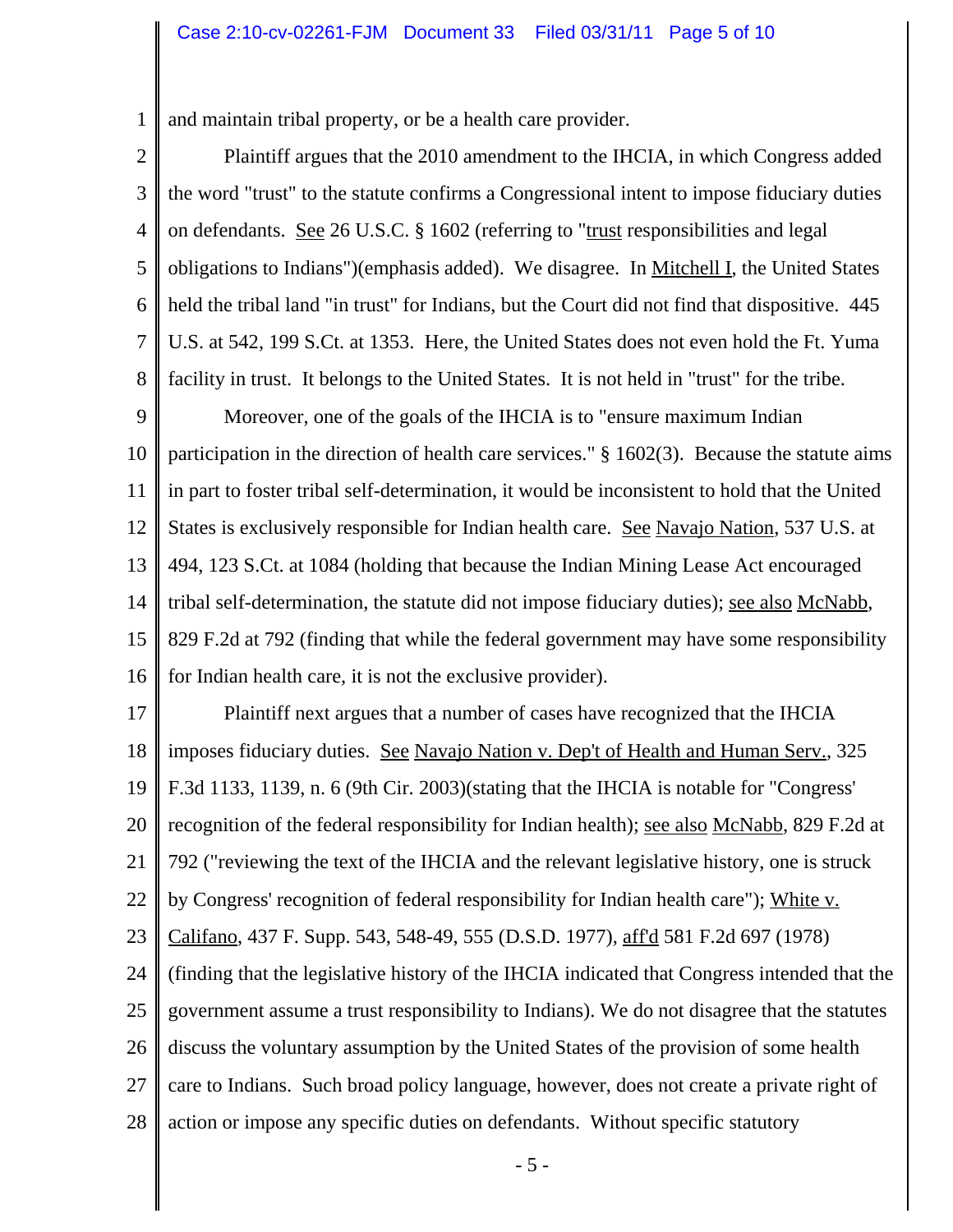1 entitlement, there is no claim.

2 3 4 5 6 7 8 9 10 For example, plaintiff points to 25 U.S.C. § 1631 as imposing a duty to provide adequate facilities. That, however, only requires that defendants "ensure, whenever practicable, that such facility meets the standards of the Joint Commission on Accreditation of Health Care Organizations by not later than 1 year after the date on which the construction or renovation of such facility is completed."  $\S$  1631(a)(2). This does not impose a duty to preserve and maintain the facilities and buildings at Ft. Yuma. The statute itself even uses the words, "whenever practicable." Plaintiff does not allege that defendants failed to ensure that Ft. Yuma met accreditation standards one year from its construction or renovation.2

11 12 13 14 15 16 Plaintiff contends that defendants' exclusive control and management of Ft. Yuma implies that defendants assumed fiduciary duties. See United States v. White Mountain, 537 U.S. 465, 475, 123 S.Ct. 1126, 1133 (2003); Mitchell II, 436 U.S. at 209, 222, 225, 103 S.Ct. at 2964, 2970-72. But Ft. Yuma is not a tribal asset that defendants are holding in trust. See White Mountain, at 537 U.S. at 475, 123 S.Ct. at 1133; Marceau, 540 F.3d at

924 ("[b]ecause the government assumed plenary control over the assets held in trust, the

17 government likewise assumed an obligation, as trustee, to preserve those assets")

18 (emphasis added)). Absent a trust asset there is no fiduciary duty to preserve and

19 20 maintain as plaintiff alleges. The government, of course, would exercise control over its facilities.

21 22 23 24 Plaintiff's claim for "breach of statutory and common law fiduciary duty as health care provider" also fails to state a cause of action. Plaintiff claims that a fiduciary duty between members of the tribe and the United States arises out of the physician-patient relationship. But the operation of a health care facility does not turn defendants into

25

<sup>26</sup> 27 28 <sup>2</sup> Plaintiff also points to § 1621(a)(1), which authorizes defendants to use appropriated funds for the purpose of "eliminating the deficiencies in health status and health resources of all Indian tribes." This does not require defendants to use appropriated funds to repair deteriorating facilities, such as Ft. Yuma. Rather it speaks in broad permissive terms.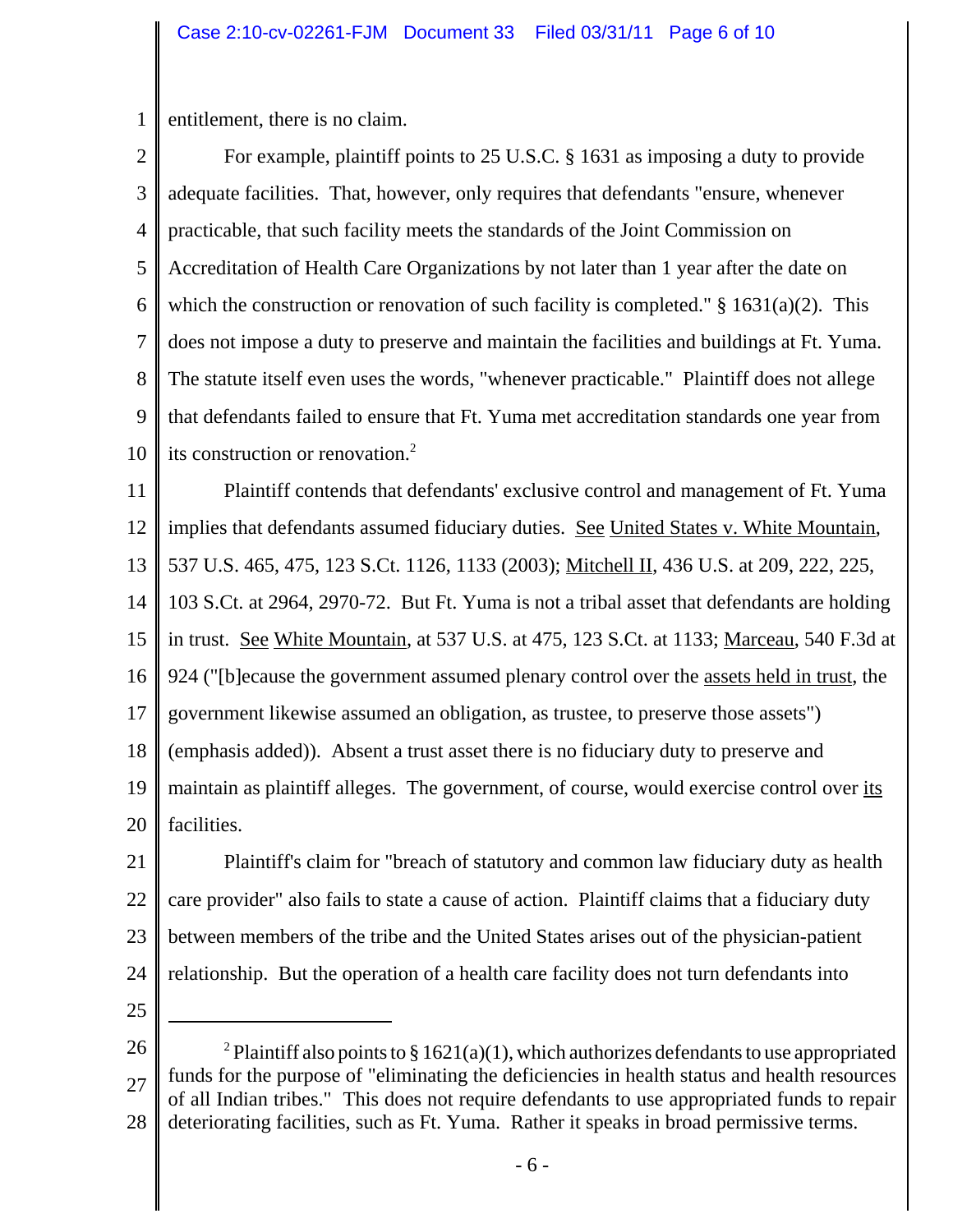1 fiduciaries. Only individual physicians and patients have such a relationship.

2 3 4 5 6 7 8 If a tribal member has been damaged as a result of medical malpractice, that member may sue the United States under the Federal Tort Claims Act which expressly waives the government's sovereign immunity for such actions. But plaintiff's *parens patriae* lawsuit asking us to find a specific standard of care established in the Snyder Act and the IHCIA fails to state a valid cause of action for breach of statutory or fiduciary duties. Plaintiff's first three causes of action are dismissed for failure to state a claim. As a result, we also dismiss plaintiff's sixth cause of action for a declaratory judgment.

9

## **III. Administrative Procedure Act**

10 11 12 13 14 15 16 17 18 Plaintiff's fourth cause of action alleges that defendants' maintenance and operation of Ft. Yuma violates the Administrative Procedure Act ("APA"), 5 U.S.C. § 702. Plaintiff contends that defendants have a "non-discretionary duty to ensure that health care services [are] affirmatively provided to the Tribe and its members." FAC ¶ 109. In addition, plaintiff requests a writ of mandamus, pursuant to 28 U.S.C. § 1361, directing defendants to comply with this duty. Defendants argue that plaintiff's claims fall outside the scope of judicial review under the APA because the distribution of resources for Indian health care is committed to agency discretion by law and falls under the exception to APA review found in 5 U.S.C.  $\S$  701(a)(2).

19 20 21 22 23 24 25 26 27 28 5 U.S.C. § 702 authorizes suit by "a person suffering legal wrong because of agency action, or adversely affected or aggrieved by agency action within the meaning of a relevant statute." However, "review is not to be had in those rare circumstances where the relevant statute is drawn so that a court would have no meaningful standard against which to judge the agency's exercise of discretion." Lincoln v. Vigil, 508 U.S. 182, 191, 113 S.Ct. 2024, 2030-31 (1993). One example of an administrative decision committed to agency discretion is the allocation of funds from a lump-sum appropriation. Id. at 192, 113 S.Ct. at 2031. In Lincoln, the Court held that IHS's decision to discontinue services to handicapped Indian children was committed to agency discretion. Id. at 184, 113 S.Ct. at 2026. Since Congress never expressly appropriated funds for the program and the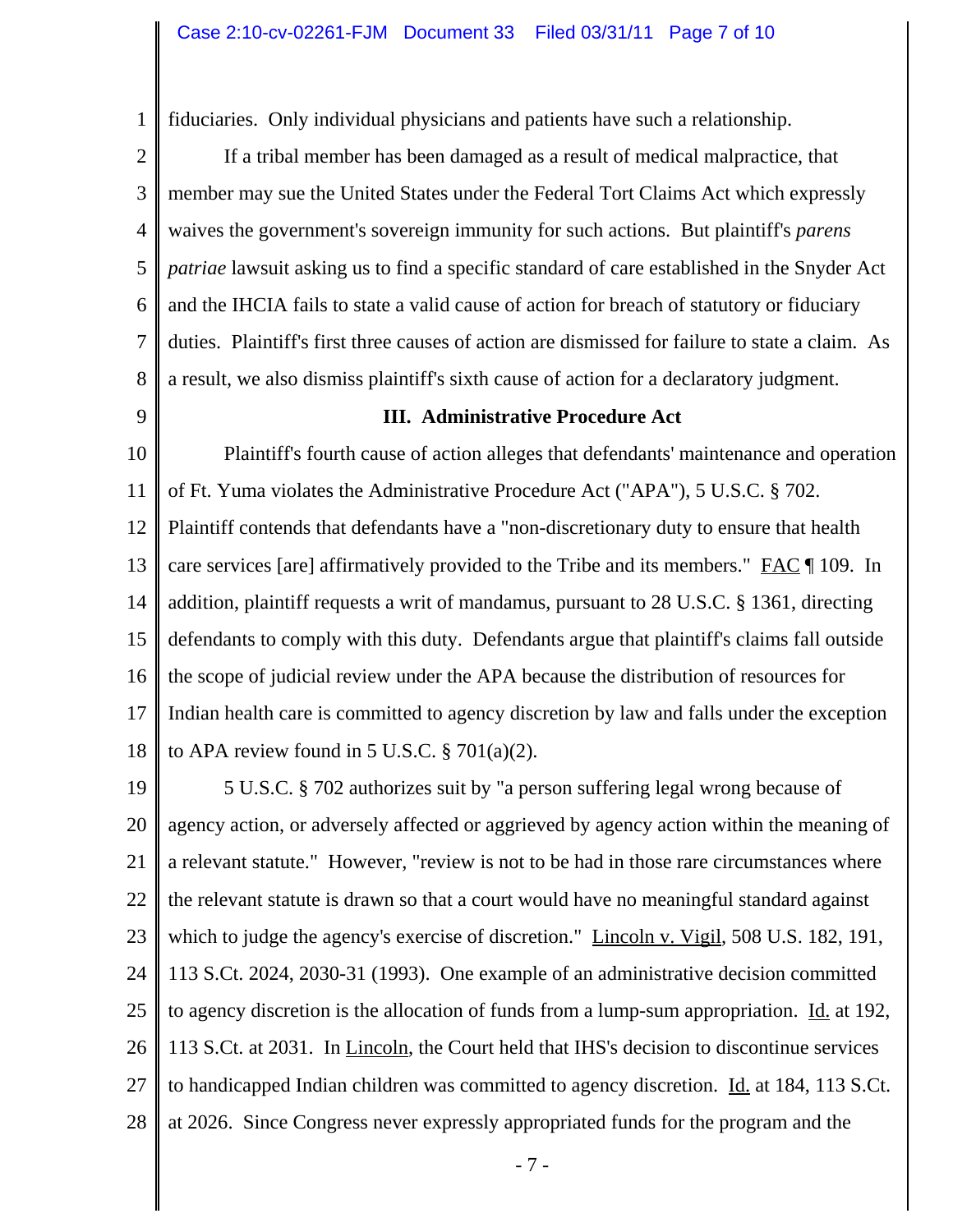1 2 Snyder Act allocated a lump-sum appropriation for all Indian health care, the IHS's decision was unreviewable. Id. at 185-189, 113 S.Ct. at 2027-29.

3 4 5 6 7 8 9 10 11 12 13 14 15 16 17 18 19 20 21 22 23 24 25 26 27 This case is like Lincoln. Congress has not expressly appropriated funds to Ft. Yuma. Rather, funds were made available via a lump-sum appropriation. Plaintiff attempts to distinguish Lincoln on the basis that it concerned an agency decision to reallocate resources in a manner that provided a different (but still adequate) level of service. But "as long as the agency allocates funds from a lump-sum appropriation to meet permissible statutory objectives, § 701(a)(2) gives courts no leave to intrude." Lincoln, 508 U.S. at 193, 113 S.Ct. at 2032. Here plaintiff is really challenging defendants' lack of funding at Ft. Yuma. It does not allege that defendants are using money appropriated under the Snyder Act for things other than Indian health care. Allocating funds to one program over another involves the same discretionary decision as allocating funds to one health care facility over another. Plaintiff's claim that defendants have a mandatory, non-discretionary duty that may be reviewed under the APA and enforced by a writ of mandamus fails. There is no statutory mandate that defendants provide a certain minimal level of health care to Indians. Congress appropriates what it wants to and commits to agency discretion how to distribute it. The agencies have the skill and training to evaluate health care facilities. As the Court has stated, "[t]he principal purpose of the APA limitations. . . and of the traditional limitations upon mandamus. . . is to protect agencies from undue judicial interference with their lawful discretion, and to avoid judicial entanglement in abstract policy disagreements which courts lack both expertise and information to resolve." Norton v. S. Utah Wilderness Alliance, 542 U.S. 55, 66, 124 S.Ct. 2373, 2381 (2004). Accordingly, plaintiff's claims fall outside the scope of judicial review under the APA. Because defendants do not have a mandatory, nondiscretionary duty to provide a minimal level of health care, plaintiff's request for a writ of mandamus is denied.

## **IV. Constitutional Violations**

Plaintiff's fifth cause of action alleges that defendants' administration and operation

28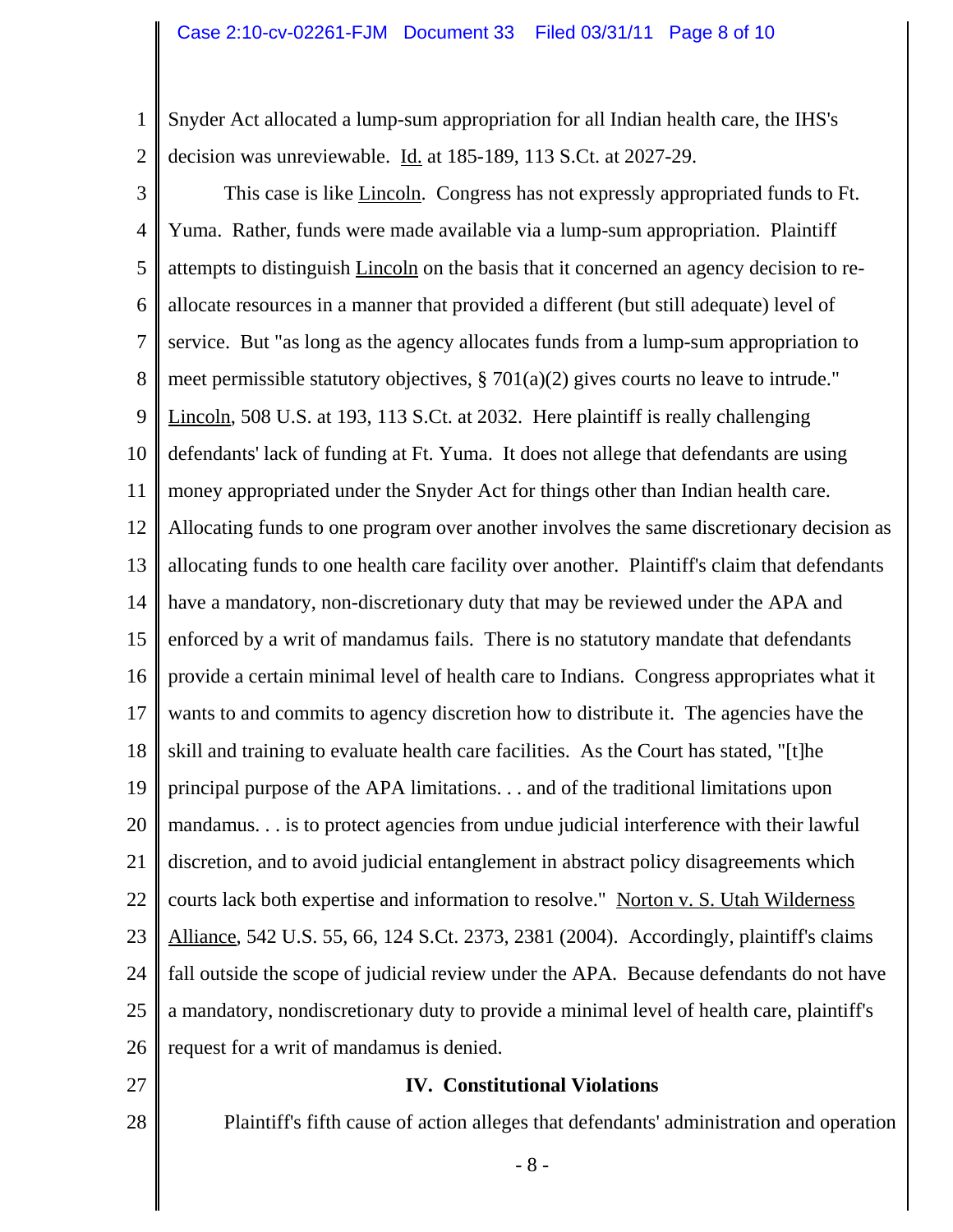1 2 of Ft. Yuma endangers tribal members in a way that violates the Due Process and Equal Protection Clauses of the Constitution. We briefly address each claim.

3 4 5 6 7 8 Plaintiff argues that due process violations exist because exposing members to communicable diseases violates protections of life and liberty. Additionally, plaintiff alleges that health care services qualify as an "entitlement" to a constitutionally protected property interest. FAC  $\parallel$  95. Defendants argue that a right to medical services is not a protected property interest. Furthermore, no special relationship exists to impose affirmative duties to provide health care.

9 10 11 12 13 14 15 16 17 18 19 20 21 22 23 24 25 Due process generally does not confer an "affirmative right to governmental aid, even where such aid may be necessary to secure life, liberty, or property interests of which the government itself may not deprive the individual." DeShaney v. Winnebago County Dept. of Soc. Serv., 489 U.S. 189, 196, 109 S.Ct. 998, 1003 (1989). In limited circumstances where a special relationship exists, such as when a person is imprisoned or involuntarily committed, due process does require that the government provide certain services. Id. at 198-99, 109 S.Ct. at 1004-05. No such special relationship exists here. Plaintiff's attempt to analogize cases dealing with prisoner's rights to health care is unpersuasive. The special relationship exception applies only when the government has placed a person in custody. Moreover, even if we consider health care services as an entitlement (which it is not), recipients of government benefits merely have a limited property right to due process before essential public entitlements are terminated. See Allred, 33 Fed. Cl. at 356 (1995)(citing Richardson v. Belcher, 404 U.S. 78, 80-81, 92 S.Ct. 254, 257 (1971)). Health care services at Ft. Yuma have not been terminated. Therefore, plaintiff's procedural due process rights have not been implicated and its due process claim does not "plausibly give rise to an entitlement to relief." Ashcroft v. Iqbal, \_\_ U.S. \_\_, \_\_ 129 S.Ct. 1937, 1950 (2009).

26 27 28 Plaintiff's equal protection claim rests on allegations that defendants lack a rational basis to provide "health care services that are a level far below those provided to other similarly situated Indians in the United States." FAC ¶ 99, 102. Plaintiff relies

- 9 -